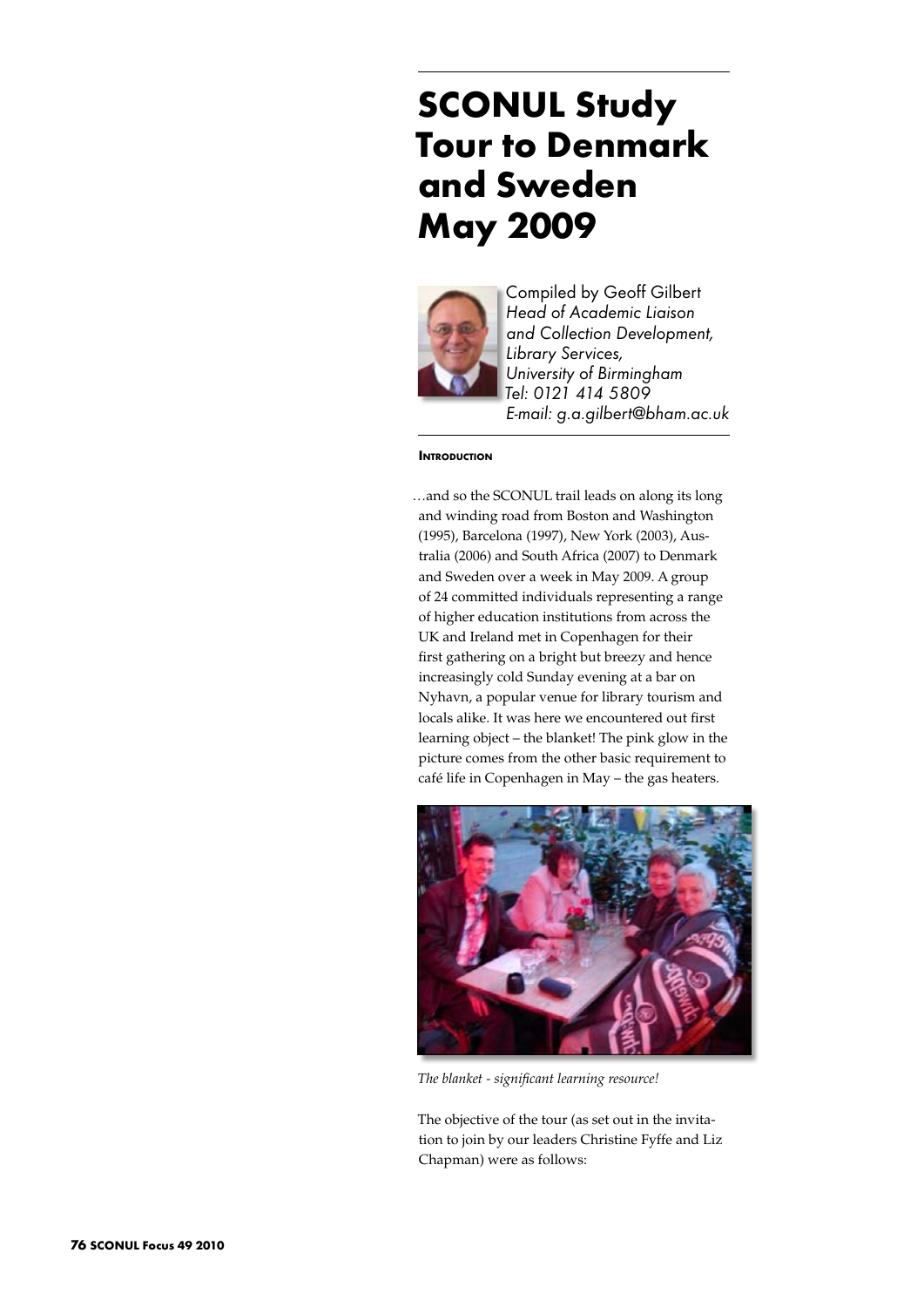- • To visit a range of academic, public and national libraries in the four fascinating and vibrant cities of Copenhagen, Malmo, Uppsala and Stockholm. The libraries selected had much to offer, from fine collections of rare books to inspiring examples of Scandinavian design.
- Inspired by our visits, to stimulate discussion and spark new insights into the issues and challenges that face us. Our focus therefore was on new approaches to designing library space and services to meet changing needs.
- • To take up the opportunity to network with our hosts and to meet other Scandinavian librarians and information specialists.

#### **The places we visited were as follows:**

Det Kongelige Bibliotek (The Royal Library) – The Black Diamond (http://www.kb.dk/en/dia/index.html)

Copenhagen University Library and Information Service (http://www.kb.dk/en/kub/index.html)

- • Faculty Library of Humanities (http://www. kb.dk/en/kub/campusbib/kubsyd/index. html)
- • Faculty Library of Social Sciences (http:// www.kb.dk/en/kub/fag/samf/index.html)

Malmö University Library (http://www.mah.se/ english/Library/)

Malmö City Library (http://www.malmo.se/ bibliotek)

Copenhagen Business School Library (http:// uk.cbs.dk/bibliotek)

Uppsala University Library (http://www.ub.uu. se/eindex.cfm)

Stockholm University Library (http://www.sub. su.se/startasok.aspx)

Stockholm Public Library (http:// www.biblioteket.stockholm.se/default. asp?id=5308&refid=5294)

#### **Our hosts - a word of thanks**

From our first visit of the trip to the Royal Library in Copenhagen to our last visit on Friday afternoon at Stockholm Public Library, we were very appreciative of the warm welcome given to us by our hosts in the libraries we visited.

Their obvious delight in showing us their buildings in which they had great pride was infectious and led to some lively and informative discussion sessions on how the buildings related to service delivery.

We were treated to delightful lunches and (of course in Copenhagen!) Danish pastries at coffee times which eased our way through what turned out to be an arduous schedule.

# **Monday 11 May - Royal and University Libraries, Copenhagen**

As with previous SCONUL Study Tours we took the opportunity to discuss with colleagues in the libraries we visited a wide range of topics in addition to our declared aim to look at new approaches to designing library space and services to meet changing needs. It soon became obvious that consideration of strategic planning, staffing models, marketing and communications, learning spaces, openness to change, information literacy, and collections development and management all fed into the design of space as well as benefiting from it.

Indeed, our first visit of the tour to the Royal and University Libraries in Copenhagen was a good example of how this range of factors drive the design of buildings and development of services and collections within them.

We were welcomed by Director General of the Royal Library, Erland Kolding Nielsen and the Head of Copenhagen University Library (CULIS), Michael Cotta-Schønberg and members of their management teams. Their explanation of the development of CULIS and ongoing efforts to upgrade its various libraries to match the facilities offered in their flagship building, the Black Diamond, illustrate the huge effort involved in developing a new service organisation whilst maintaining access to collections. Not least, being the realisation that there was and is a need to build trusting relationships between those leading the developments and those developing the new services and buildings.

## *Tour of Black Diamond*

Erland Kolding Nielsen led us on a tour of the Black Diamond building which truly lived up to its reputation. The Information Desk area sits on the bridge over the road and links the old and new buildings – it was explained to us that the design of the Information desk area is continually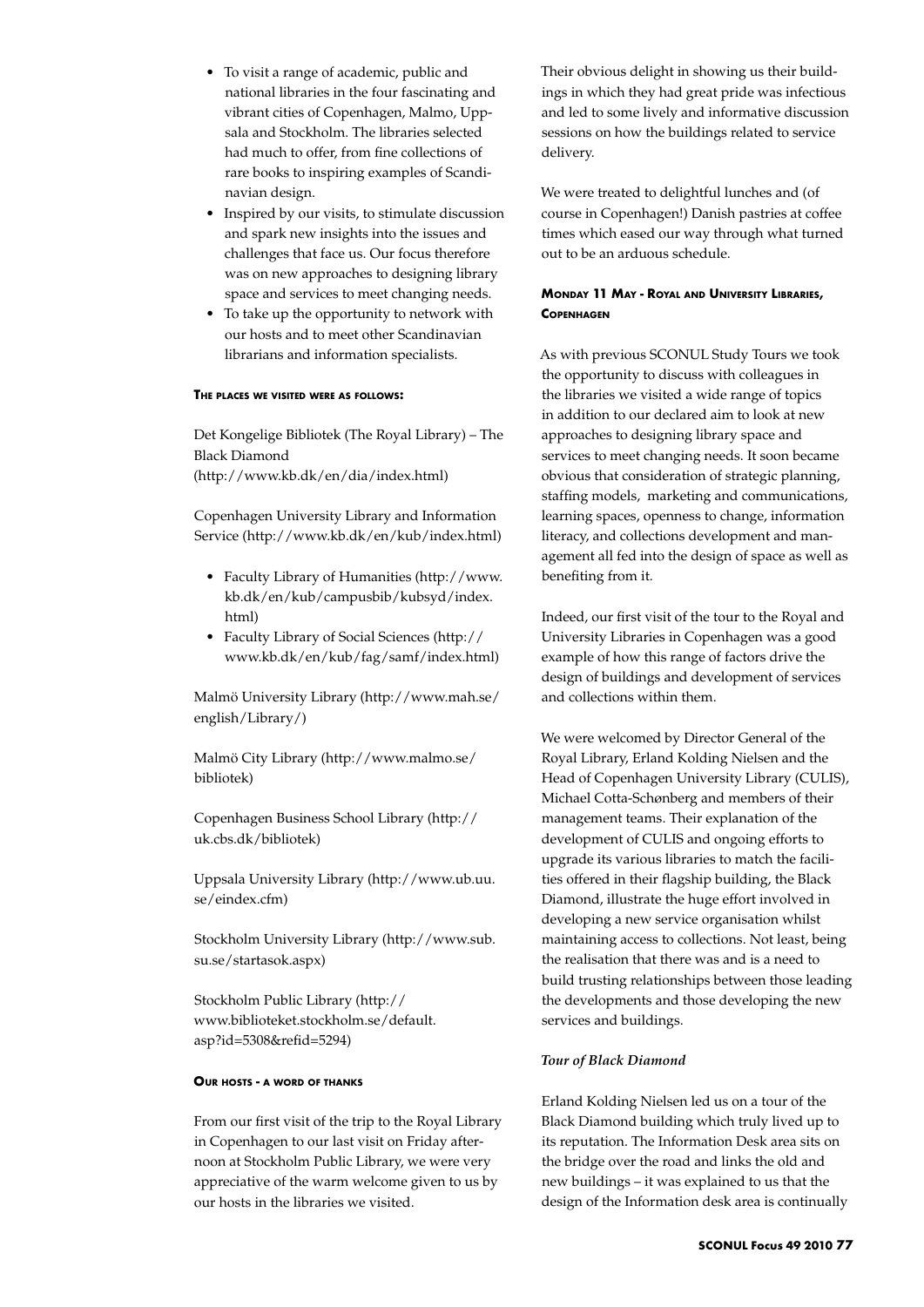

*The Black Diamond*



*The Black Diamond - Information Point*



*The Black Diamond – Atrium*

reviewed in order to ensure that the best service to users can be made. The atrium allows light to flood into the building and affords spectacular views across the waterscape it looks out on. The reading rooms run off each side of the atrium of the new building and again use the height of the building to good effect. There is a great emphasis on security with the use of cameras – even under desks! – to scrutinise user behaviour as a result of major thefts in the past. The building also acts as a cultural centre with a splendid auditorium for performances of all kinds as well as a restaurant and bookshop.

## *Faculty Library of Social Sciences Library*

After our Tour and lunch at the Black Diamond, Tina Pipa, The Head of the Social Sciences Faculty walked us through the centre of Copenhagen to the Social Sciences Library at Gothersgade 140. At the time of our visit this stately building was being refurbished but we were able to gain a flavour of the environment it would provide in the future. We then received a presentation of the development of library services for the Social Sciences Faculty and undertook a useful discussion session. Interesting points which came out of the discussion were the organisation of book stock by accession number rather than a classification scheme. Additionally there would be a steady state collection size reviewed every five years with relegated stock being available via a requesting service from store(s). In terms of information skills training, the approach for subject advisers was to 'teach the teachers' rather than provide induction and basic skills teaching sessions for undergraduates. Subject advisers would still be committed to providing one-to-one clinics as required.

## *Faculty Library of Humanities*



*CULIS - Faculty Library of Humanities*

A quick coach ride to the other side of the city enabled us to finish off the day with a visit to the Humanities Faculty Library. Hans Kristian Mikkelsen, the Head of the Library, afforded us the same hospitality as Tina Pipa but within a completely new library building opened in September 2008. As was to prove the case in most of the new libraries we visited, tremendous use was made of glass walls to provide users with a light-filled environment in which to study. The use of uninterrupted floor to ceiling vistas also was to become a typical device for offering an inspiring environment. Furnishings were modern in design with brightly coloured casual seating in the atrium but a more down to earth provision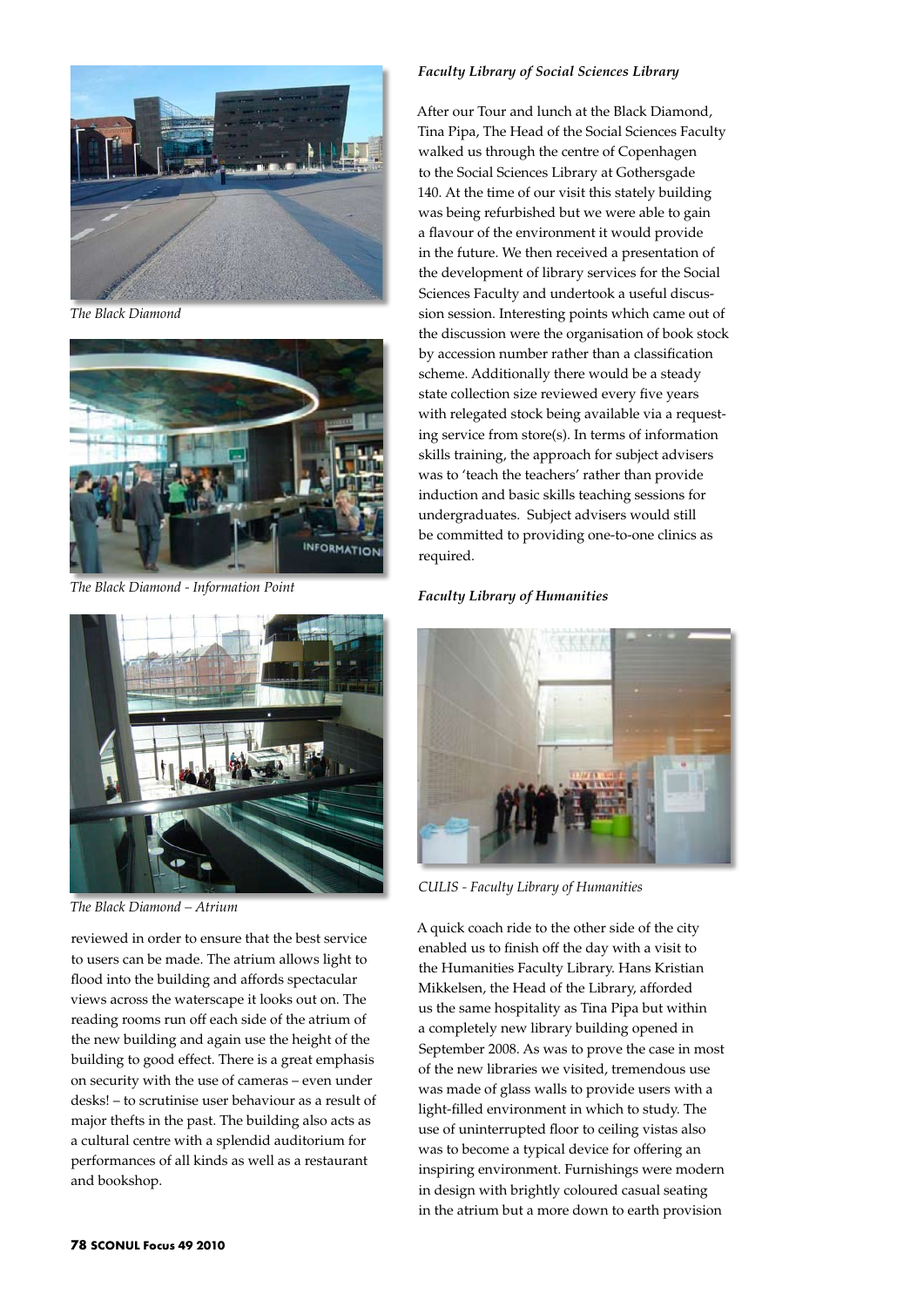of blankets for users in order to keep themselves warm as the building did incline to having cooler periods.

# **Tuesday 12 May – Malmö University Library and Malmö City Library**

We took the short rail trip to Malmö in Sweden just across the Őresund Bridge from Copenhagen to visit the University Library and the much admired Malmö City Library.

## *Malmö University Orkanen Library*



*Malmö University Orkanen Library*

Malmö University is comparatively new being founded in 1998 but already having some 23,000 students amounting to some 11,000 FTE. It is made up of three faculties – Culture and Society, Health and Society, and Odontology – and two schools – Education and Technology. All of these provide for multidisciplinary courses aiming to give their graduates a broad outlook in preparation for their lives outside academia.

The impact of the University in changing the character of the city from an industrial centre to a University town has been substantial. The campus has been built on the old ship yards which had previously been the mainstay of Malmö's economy.

One of four libraries supporting the University is located on the top floor of the Orkanen Building which is located on the harbour front and affords users spectacular views of ferries coming into port. The shape and size of this building to some extent gives the Library its distinctive shape – an elongated rectangle. With a three sides predominantly made of glass light pours in to the building providing a very positive environment which has to be protected against heat gain when the sun is shining strongly.

Amongst its facilities the Library included the use of the long walls to provide galleries for displays of student art works; a quiet room for all religions for prayer and contemplation; a 'take a ticket' system for handling user enquiries; a language workshop; an area furnished especially for small children visiting the library with their student parents; and a mix of seating (both with or without PCs) located so that advantage could be taken of views to the outside.

An exchange of views with library staff identified that the design of the library had come from the work of a small group of librarians and IT staff to develop a vision. Academics had been consulted but not students directly, but they are subsequently surveying students to gain their impressions of the building and how it works. The balance of the use of space was influenced by the perceived need for group learning space and the expected growth in use of laptops, which would mean less need for dedicated PCs on desktops.

This perception is backed up by a collection development policy to move towards electronic and digital resources and services as much as is possible within budget and technology. Some print resources will continue to be purchased but budget for them is not expected to increase yearon-year.

Interestingly, all but two members of staff are qualified librarians with pedagogic training but they are starting to think of replacing the traditional librarian role with ones that have specific expertise. A 'Book a librarian' service is offered providing user education, clinics for individual students which can be arranged via e-mail boxes.

A very busy start to the day, so the group set off in twos and threes to sample Malmö's opportunities for lunch – and very good they were too!

## *Malmö City Library*



*Malmö City Library*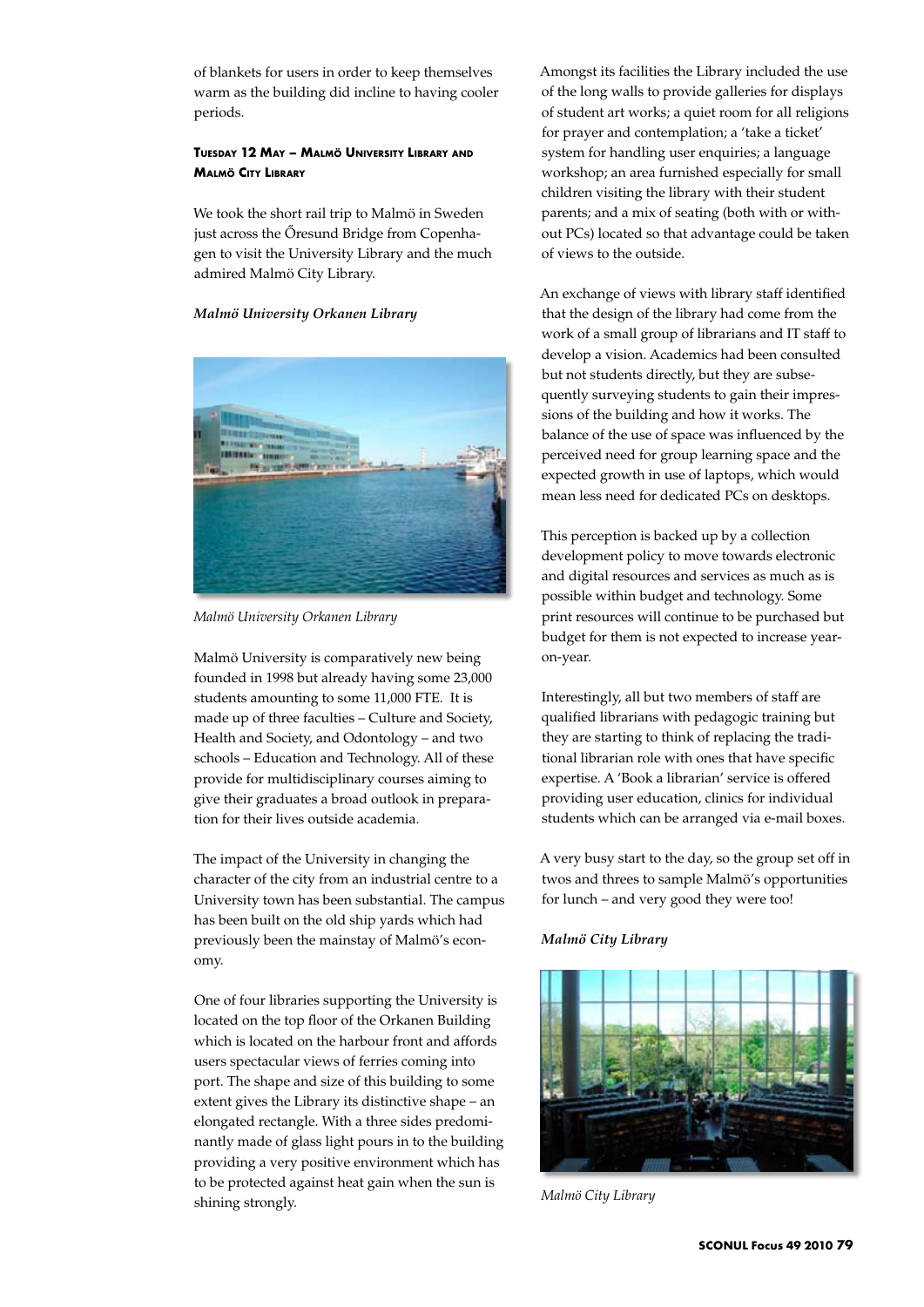A short walk through the city led us to Malmö City Library, a building which has been an example to how other public libraries may developed to meet future needs both in Sweden and Scandinavia as a whole. The new building was opened in 1997 adjacent and connected to the old central library building, which itself was then refurbished being re-opened in 1999.

We were impressed by the way in which the building's design – with its huge glass wall looking out to the Kungsparken across the road to the north – gave the impression of being 'in the trees'. The building is known as the 'Ljusets Calendar' (Calendar of Lights) and it was easy to understand why as we were shown round its 18 metre high main reading room. A good description of the architectural aspects of the building can be found in an article by Peter Davey in *Architectural Review*, which also gives an interesting comparison to a building we were to visit later – Stockholm Public Library <sup>1</sup>.

From a library operational point of view we were impressed by the monster automatic book sorter; the informal information desk in the main reading room; and the wireless network which actually stretched out into the Kungsparken across the road. The refurbishment of the old building has resulted in a number of beautiful, light wood pannelled rooms housing collections of various kinds but also a lifelong learning room.

However, we were all very much fascinated by the self-service – return especially as the books were transported on a conveyor belt to the automatic sorter along a transparent glass covered channel. Little children and crusty librarians alike were delighted to track the progress of returning material!

After our visit, a stroll through the town and visits to buildings such as the Turning Torso were made by members of the group before returning to Copenhagen for an evening of gentle reflection……

## **Wednesday 13 May – Copenhagen Business School Library**

Wednesday was our last day in Copenhagen but we used the morning to visit the Copenhagen Business School Library (CBSL) before all but one of the group flew out to Stockholm in the afternoon or evening – one intrepid individual enjoyed a companionable five hour rail trip!



*Copenhagen Business School Library*

The CBSL turned out to be another example of excellent contemporary design in terms of library space although it did appear that it was very near to its capacity in terms of use given the take up of its study spaces and the general bustle of the building!

Renė Steffersen, the Director of the Library Service, acted as our main guide for the visit which was centred on the largest of the three sites the service runs from at Solbjerg Plads. The total student population of the CBS is about 15,000, about two thirds of whom study at the Solberg Plads campus. The library service has a total budget of £4m, two thirds of which is for staff costs. Within this there is an information resource budget of £840K of which two thirds is spent on e-resources.

The library building again very much aimed at bringing in light to an open design building enhanced by a well, allowing views up and down the height of the building. A range of spaces for students to work as individuals and in groups has been provided with individual seats on the outer walls being very popular. The building has wireless functionality with the expectation that laptop use would increase – there were shelves provided on many walls to allow use of laptops.

Organizationally, the service is structured around the key elements within its strategic plan – facilities, e-resources, contact and learning support, research support and dissemination. CBS Library also has responsibility for the CBS website which provides an interesting opportunity to work with IT Support!

We received two presentations from Leif Hansen on faculty and research support and from Anette Koll CBS on library buildings and services. There were many parallels in Anette's presentation both in what we are experiencing in the UK and Ireland and in what we were to see and hear later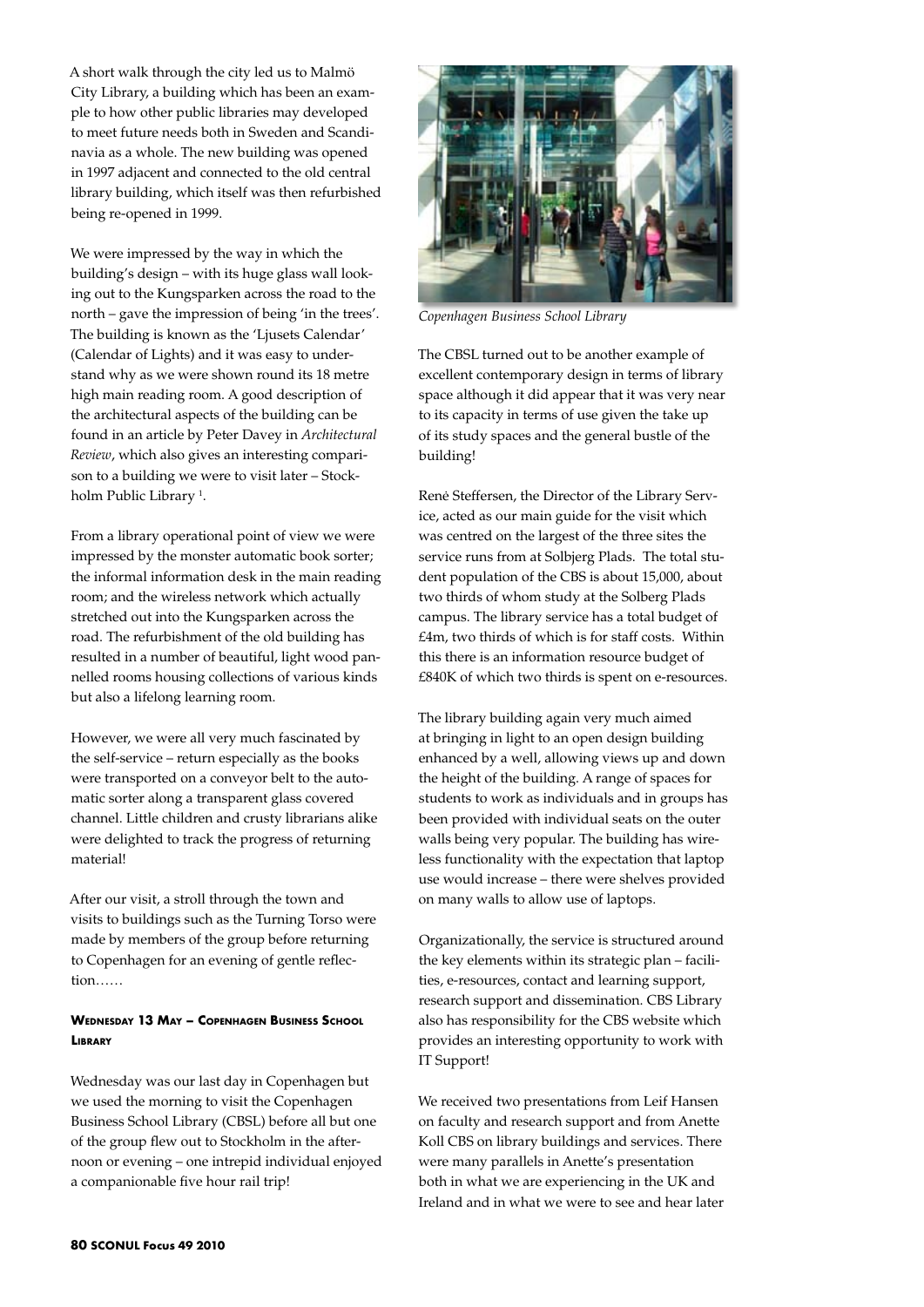on in the tour, including an e-booking service for individual study desks and quiet room spaces, a 'request a librarian' service and laptop recharge points.

Lief's presentation highlighted the opportunities offered by the service having responsibility for research registration within the institution and maintaining a research database from which individual researchers web pages could be provided with content. There is also an institutional repository for working papers and Ph.D theses.

After these presentations we were treated to a very good lunch in the restaurant of the Kilen Building, which in itself is worth a visit to CBS. Its atrium is truly awe-inspiring and its toilet facilities a great adventure, with the lighting in windowless rooms activated by sensors which were not too reliable – so some of us we literally left in the dark.

This was our last visit in Copenhagen and we went back to our hotels to prepare for our flights to Stockholm.

# **Thursday 14 May – Uppsala University Library and Swedish Library Association Conference**

Our fourth day saw us travel by train to Uppsala some 70km north of Stockholm. Our schedule included a visit to the Swedish Library Association Conference and a visit to Uppsala University which, having been founded in 1477, is the oldest higher education institution in the Nordic countries.

## *Swedish Library Association Conference*

A short walk from the main station is the Uppsala Kongress and Konsert (UKK) where the Swedish Library Association Conference for 2009 was being held. As well as experiencing the splendours of this new building, we were able to visit the stands of the suppliers of furniture and equipment we had been impressed by in the libraries we had visited so far at the conference exhibition and meet librarians from Swedish university and public libraries.

Our joint leader, Liz Chapman, gave a wellreceived presentation to the conference on library design and over lunch and whilst visiting the exhibition many of us took the chance to meet up with an old friend – George Hammond of Dawsons!

Before embarking on our visit to Uppsala University Library we received a presentation from Lars Bjornhauge, Director of the Open Access Journals project based at the University of Lund in Sweden. The group took the opportunity to comment on Lars's update and to contribute their knowledge on how the open access debate was developing in the UK, with examples of what was happening in this area in their own institutions.

## *Uppsala University Library*



*Carolina Rediviva, Uppsala University*



*A rare gathering of the group!*

A bracing walk to the University lead by Ulf Göranson, the Chief Librarian, through the old town (including visiting the splendid Lutheran cathedral) blew the cobwebs away and we arrived fresh for our library tours and discussions with staff from the University Library. Uppsala University has some 40,000 undergraduate and graduate students and some 6,000 staff of whom about 4,000 are teachers and researchers. It is organised into nine faculties – Theology, Law, Arts, Languages, Social Sciences, Education, Medicine, Pharmacy, Science and Technology. There are 50 undergraduate programmes and 45 masters programmes with some 2,000 single subject courses. Postgraduate education includes 2,000 doctoral students with about 400 doctorates being awarded each year.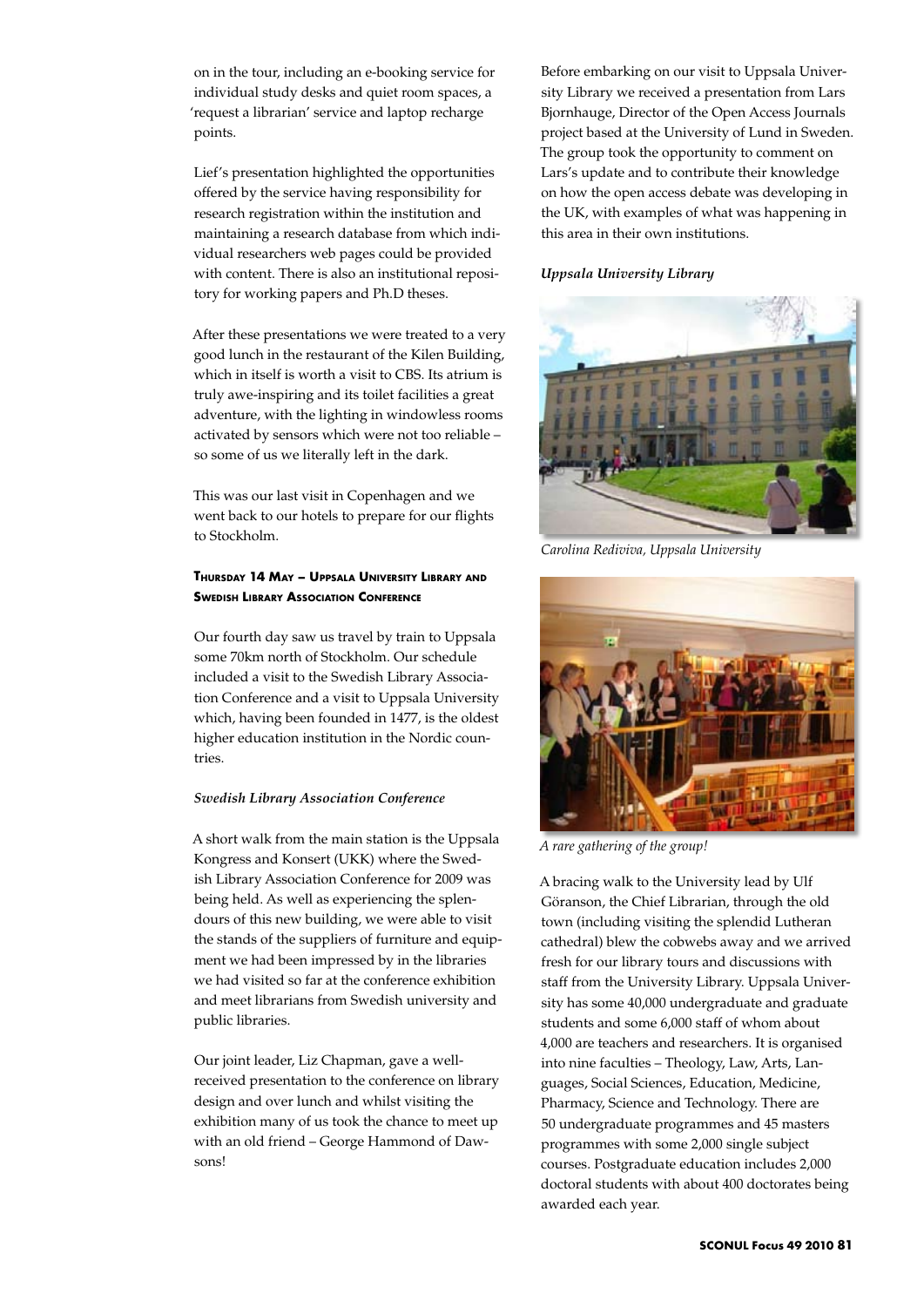The University has a strong commitment to internationalisation and has 20 international Masters programmes and 3,000 single subject courses taught in English, along with agreements for student exchange with some 500 foreign universities in 50 countries.

The University Library was founded in 1620 and for some two centuries the Library was housed in the Gustavianum but the main building of the library since 1841 has been the Carolina Rediviva. There are some 14 site libraries, including the Carolina Rediviva, with a total of 200 staff. There are some 133 kilometres of shelves of printed materials – so about 4 million volumes! The library subscribes to 13,000 electronic journals.

We only visited the Carolina Rediviva so saw none of the site libraries. The Carolina Rediviva relies on its innate qualities as a building to provide a high quality environment for its users and has not yet been subject to the considerable renovation seen in other buildings we visited. The exhibition area for special collections material adds considerably to service offered to users. The Library shop, selling a range of goods reflecting the special collections and archive holdings of the library, received special attention from the group and was a good exemplar of making use of material in special collections to provide an additional funding stream!

Our afternoon session with librarians reflected on:

- • digitization initiatives;
- • the 'Electronic Publishing Centre' and the DiVA, the University's staff and student research publications database;
- • development of an information skills training programme.

# **Friday 15 May – Stockholm University Library and Stockholm Public Library**

Our last day of the trip and the opportunity to visit two striking buildings of quite different ages.

## *Stockholm University Library*

In an article published in Architectural Review in 2002, Henry Miles describes the impact of Ralph Erskine<sup>2</sup>, the architect responsible for the design of the University Library and others on the campus, as follows:

'It was a grim place until Erskine arrived. His Allhus (AR November 1981) gave the campus a social centre; his university library was full

of humane invention, setting an example for the building type throughout the world. It offered an extraordinary range of experiences, from individual private brooding, to communal chatting, from smoking on balconies to delving in the stacks.

All these are clearly quite different from the original mass of the campus - they are (to use Aldo van Eyck's terminology) full of individual places, rather than vacuous spaces. They have a proper sense of the importance of the particular, the nature of the small group, complex widening social inter-relationships and the simultaneous need to remain an individual - perhaps the most difficult challenges facing people of undergraduate age. All with prolific invention and a sense of fun: all at a time when Swedish architecture in general was in the ice-clammy grasp of a deadly alliance between the bureaucracy and the contracting industry... How did Erskine do it? Partly at least through a profound understanding of the system, using prefabrication and standardization on the whole and saving resources for special moments like light chutes and key elements you touch, like handrails.'

This was indeed the impression we formed of the building as we were shown round as well as a growing realisation that Erskine had based his design very much on the lines of an ocean-going liner with cabins, portholes and handrails as mentioned above. Even as 1980s' design it was easy to see the way different types of spaces were made available for a range of learning needs – individual, group and social.

A tour of the library showed that signage was bilingual (Swedish and English); there was no card catalogue, a text book collection, a meeting point for users, quiet and other reading rooms with lockers, and social areas for meeting and eating and lots of individual toilets!

Our tour was followed by a presentation by the Director of the Library, Catarina Ericson-Roos, and an enthusiastic group discussion with members of the University Library staff. Catarina's presentation described how the University was organised into four faculties – Humanities, Law, Natural Sciences and Social Sciences. Its budget in total was some £13m in 2008 – 43% on staff, 17% on acquisitions. The Library received some 1.2 million visitors per annum along with about 1.5 million accesses to its website. It held some 2.5 million volumes in print, subscribed to 100 databases, 15,000 e-journals and some 150,000 e-books. This reflects well the emphasis on moving to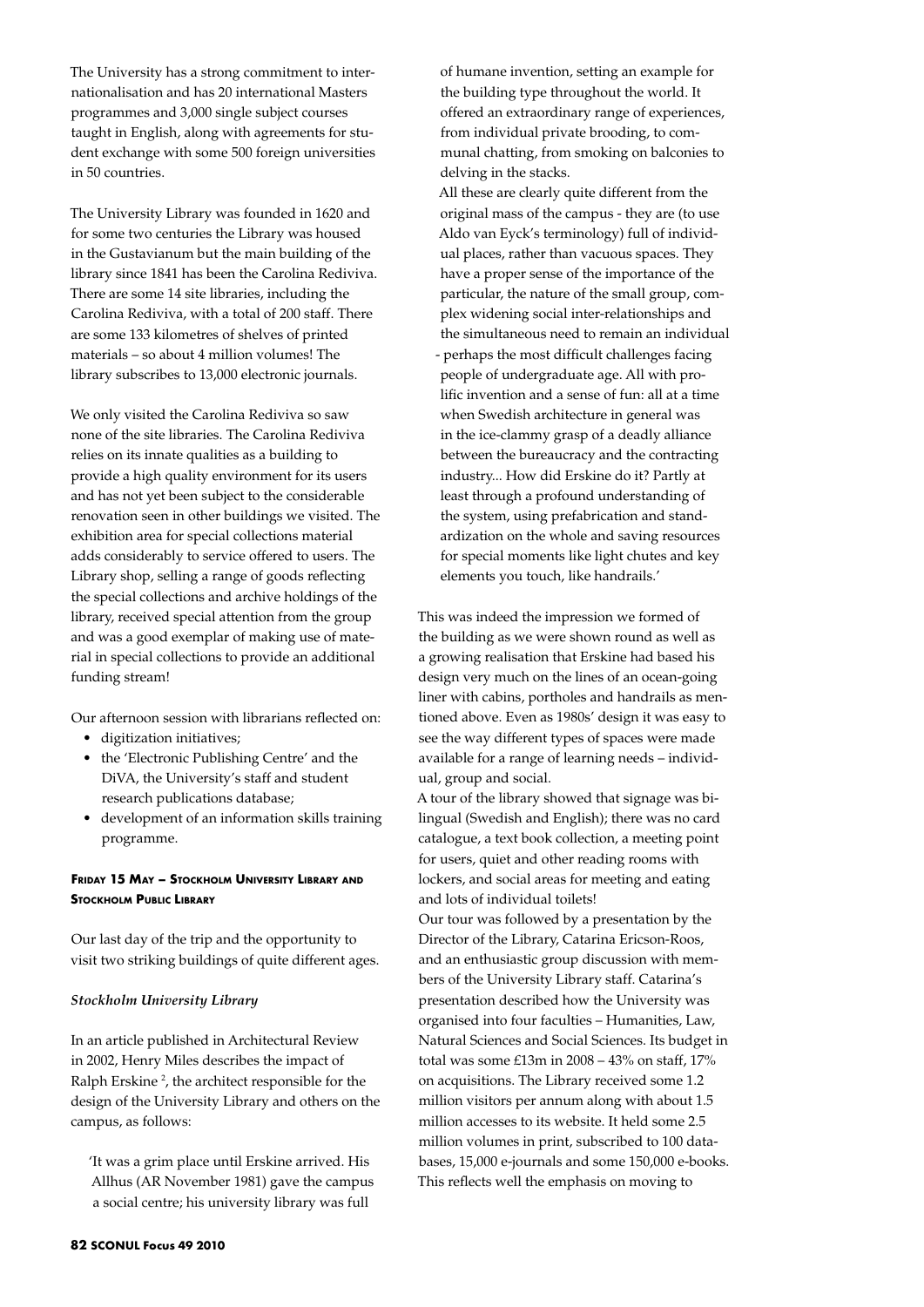e-resources as the main thrust of their collection development plan.

The 'vision' for the ongoing development of the Library Service is typified by key concepts such as openness and sustainability, innovation and creativity, user-centredness and simplicity in supporting learning, teaching and research. As with many of us there is a great need to embrace the opportunities offered by the advancement in communications and information technology. To support this collection development plan there is a strong information literacy programme, which is delivered from within the customer services team; and a strong commitment to e-publishing and bibliometrics. The use of bibliometrics to confirm research performance was regarded as very important. Although delivered from within the Library Service, it was considered very important in gaining both acceptance of the results of the analysis but also in agreement to carry them out that it should be the responsibility of someone with an academic background rather than a librarian.

The information literacy programme has been developed on the basis that undergraduates receive only face-to-face training whilst post graduates training is only delivered digitally. There is also a determination to 'teach the teachers' to think very much in the tradition of the Seven Pillars Model of Information Literacy<sup>3</sup> so that it becomes inculcated into the culture of learning and teaching.

A busy morning but a kindly bus driver helped us on our way to the next venue after a lunch outside in warm sunshine at a café.

#### *Stockholm Public Library*



*Stockholm Public Library*



*The awe inspiring book galleries in the Rotunda*

From a personal point of view I had been looking forwards to visiting Stockholm Public Library as rumour would have it that the design of Birmingham's own Main Library (completed in 1959) was inspired by it!

Stockholm Public Library is a Neo-classical rotunda library building designed by Swedish architect Gunnar Asplund, which was opened in 1928 but finally completed in 1932. It was innovative in its time for adopting the principle of open shelves so that users could find the books they wanted without assistance from library staff! Furnishings in all the rooms were designed for specific purposes including the children's reading room where the original chair for the story teller is still in use. It has about 1 million visitors per annum.

More modern responses to technological innovation are now in place with self-service machines and information kiosks in place. However imposing the outside of the building is, there is little to prepare first time visitors for the splendour of the floor-to-ceiling galleries of books in the rotunda – a breathtaking experience and an awe inspiring space. This – coupled with attention to detail in design of the building, much of which is still in situ – made this building, it could be argued, the star of our tour.

However, times and demands change. In response for more space which would allow a planned approach to service provision, the need for a new library has been accepted but is still awaiting confirmation of funding. There will be a physical link between the old and new buildings with the current building used as a point of discovery of libraries and what they mean for children as well as for cultural events.

#### **And so the end**

Those of us who remained in Stockholm that night enjoyed a good meal in one of the many restaurants in the oldest part of the city on the island